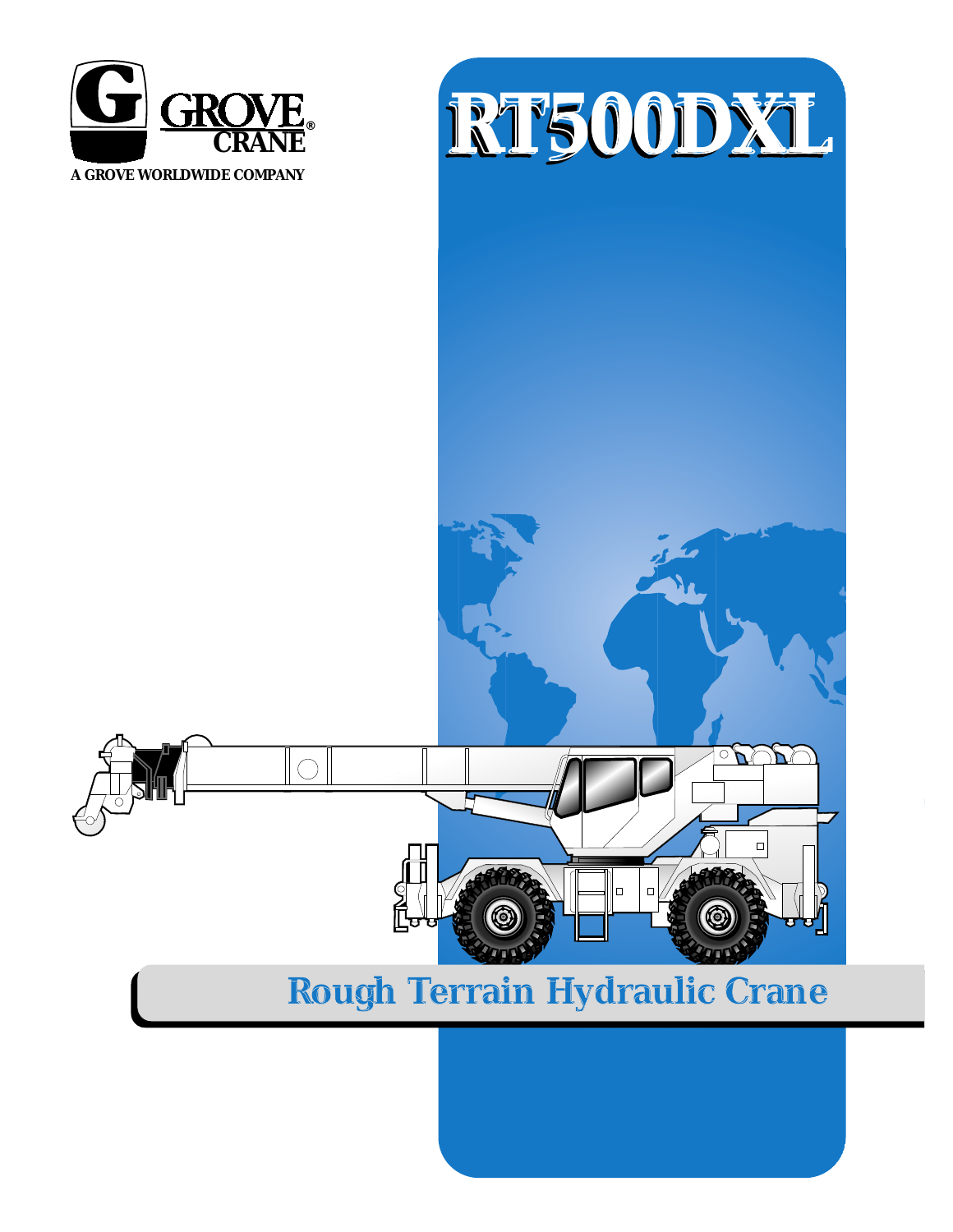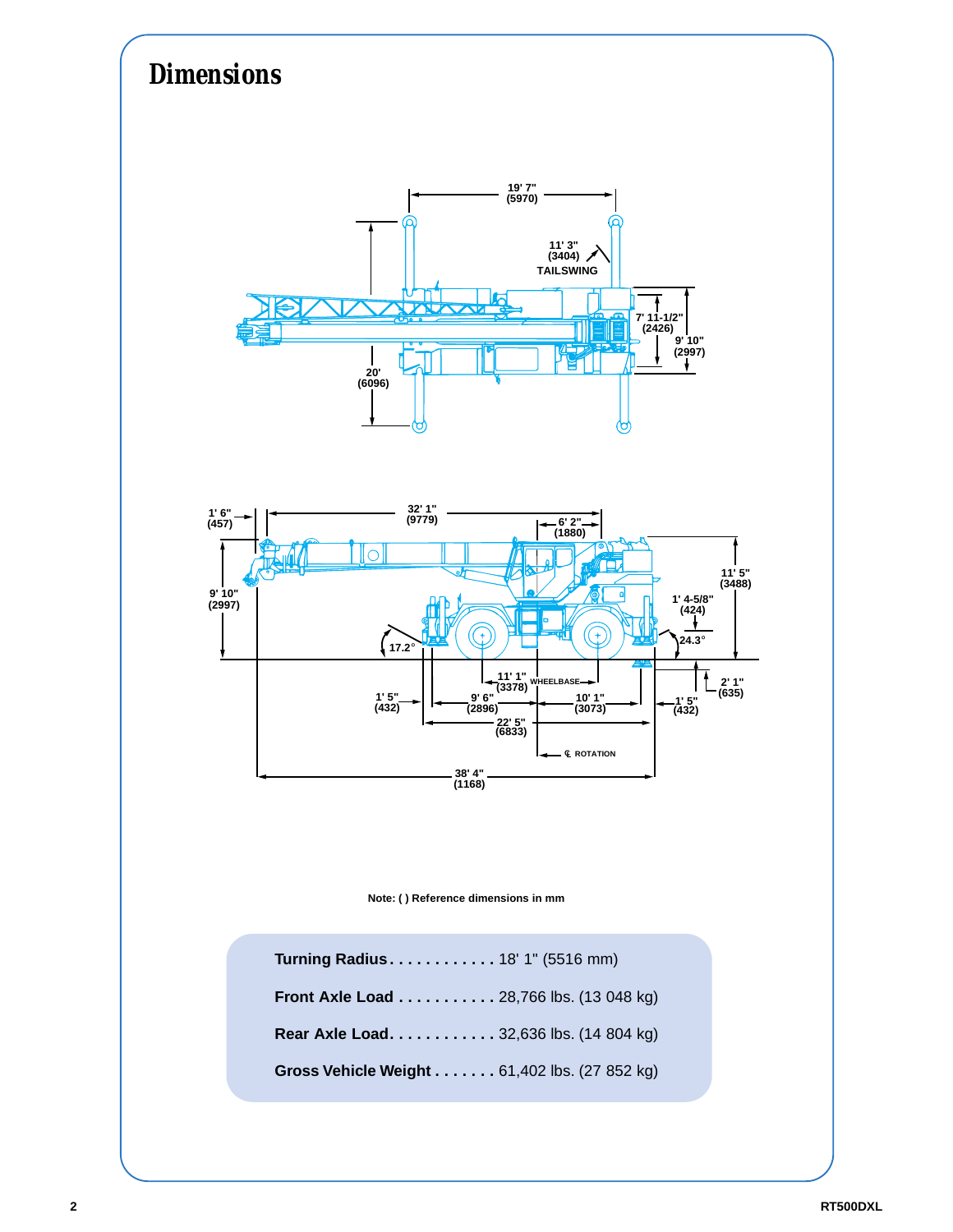# *Working Range*

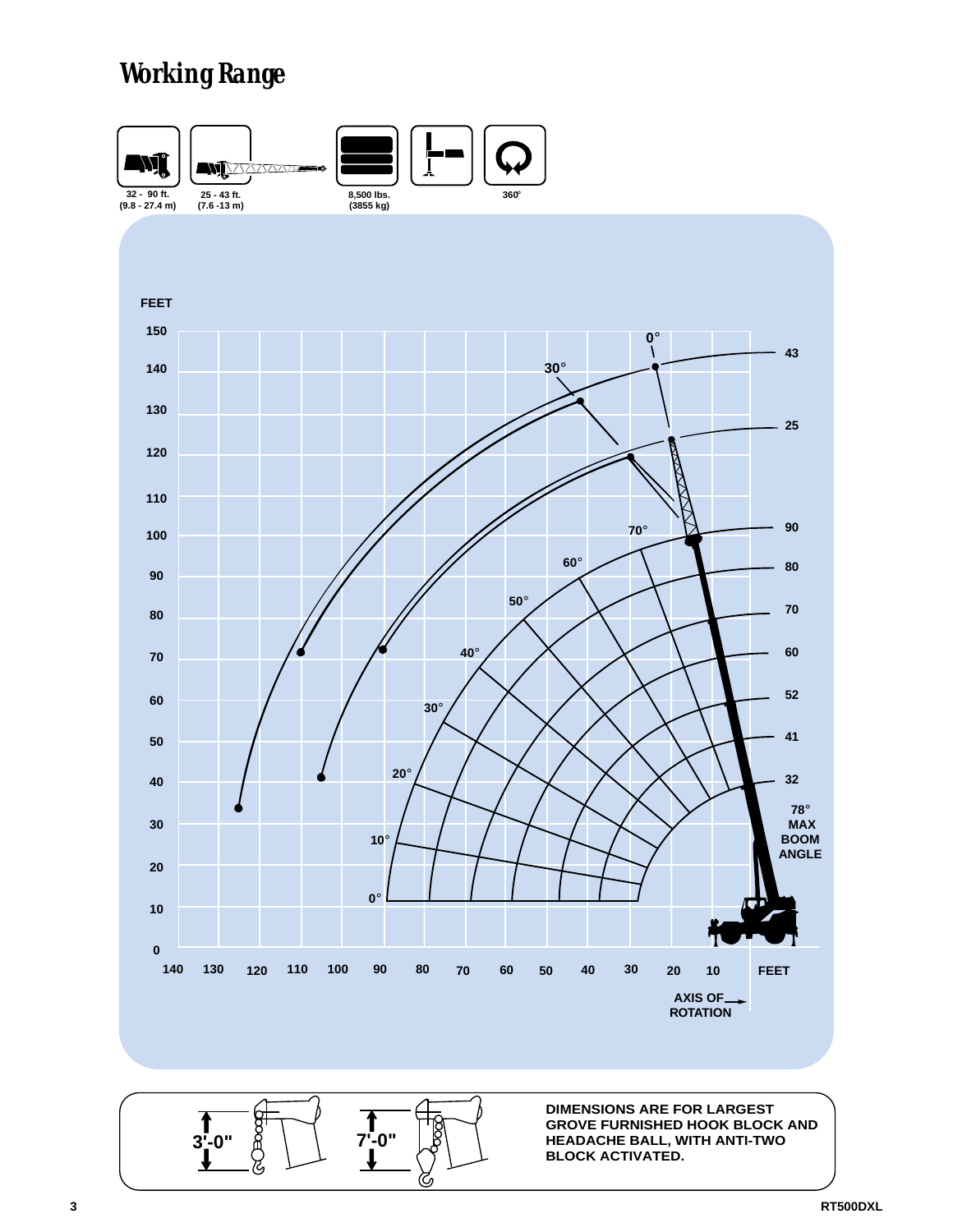# *Superstructure specifications*

### **Boom**

32 ft. - 90 ft.(9.8 m - 27.4 m) four-section full power boom.

Maximum tip height: 98 ft. 8 in. (30.1 m).

### **Fixed Swingaway Extension**

25 ft. (7.6 m) lattice swingaway extension. Non-offsettable. Stows alongside base boom section. Maximum tip height: 123 ft. (37.5 m).

## **\*Optional Fixed Swingaway Extension**

25 ft. (7.6 m) lattice swingaway extension. Offsettable at 0° and 30°. Stows alongside base boom section. Maximum tip height: 123 ft. (37.5 m).

## **\*Optional Telescopic**

#### **Swingaway Extension**

25 ft. - 43 ft.(7.6 m - 13 m) telescoping lattice swingaway extension. Offsettable at 0° or 30°. Stows alongside base boom section. Maximum tip height: 141 ft. (42.9 m).

#### **Boom Nose**

Four steel sheaves mounted on heavy duty tapered roller bearings with removable pin-type rope guards. Quick reeve type boom nose. \*Optional removable auxiliary boom nose with removable pin type rope guard.

### **Boom Elevation**

One double acting hydraulic cylinder with integral holding valve provides elevation from -1° to +78°.

## **Load Moment**

#### **& Anti-Two Block System**

Standard load moment and anti-two block system with audio-visual warning and control lever lockout. These systems provide electronic display of boom angle, length, radius, tip height, relative load moment, maximum permissible load and load indication and warning of impending two-block condition.

### **Cab**

Full vision, all steel fabricated with acoustical lining and tinted safety glass throughout. Deluxe seat incorporates armrest mounted hydraulic single-axis controllers. Dash panel incorporates gauges for engine functions. Other standard features include: hot water heater, cab circulating air fan, telescoping tilt wheel, sliding side and rear windows, opening skylight, skylight sunscreen, electric windshield wash/wipe, electric skylight wiper, fire extinguisher, seat belt and ashtray/cupholder.

### **Swing**

Planetary swing with foot applied multi-disc wet brake. Spring applied, hydraulically released swing brake and plunger-type,1 position, mechanical house lock, operated from cab. 360° mechanical swing lock. Maximum speed: 3 RPM.

#### **Counterweight**

8,500 lbs. (3855 kg) integral with superstructure. 910 lbs. (413 kg) slab in place of auxiliary hoist.

### **Hydraulic System**

Five main gear pumps with a combined capacity of 172.4 GPM (652 LPM). Pump disconnect with engine jogging switch. Maximum operating pressure: 3500 PSI (241 bar).

Three individual valve banks.

Return line type filter with full flow by-pass protection and service indicator. Replaceable cartridge with micron filtration rating of 5/12/16.

120 gallon (454 L) reservoir.

Remote-mounted oil cooler with thermostatically controlled electric motor driven fan.

System pressure test ports with quick release type fittings for each circuit.

## **HOIST SPECIFICATIONS**

#### **Main and \*Auxiliary Hoist**

Planetary reduction with automatic spring applied multi-disc brake. Grooved drum. Electronic hoist drum rotation indicator, hoist drum cable followers and wire rope.

| Maximum Single Line Pull:         | 10.591 lbs.<br>$(4804 \text{ kg})$ |
|-----------------------------------|------------------------------------|
| Maximum Single Line Speed:        | 450 FPM<br>(137 m/min)             |
| Maximum Permissible<br>Line Pull: | 9.080 lbs.<br>$(4118 \text{ kg})$  |
| Rope Diameter:                    | $5/8$ in.<br>$(16 \text{ mm})$     |
| Rope Length:                      | 450 ft.<br>$(137 \text{ m})$       |
| Maximum Rope Stowage:             | 534 ft.<br>$(163 \text{ m})$       |

*\*Denotes optional equipment*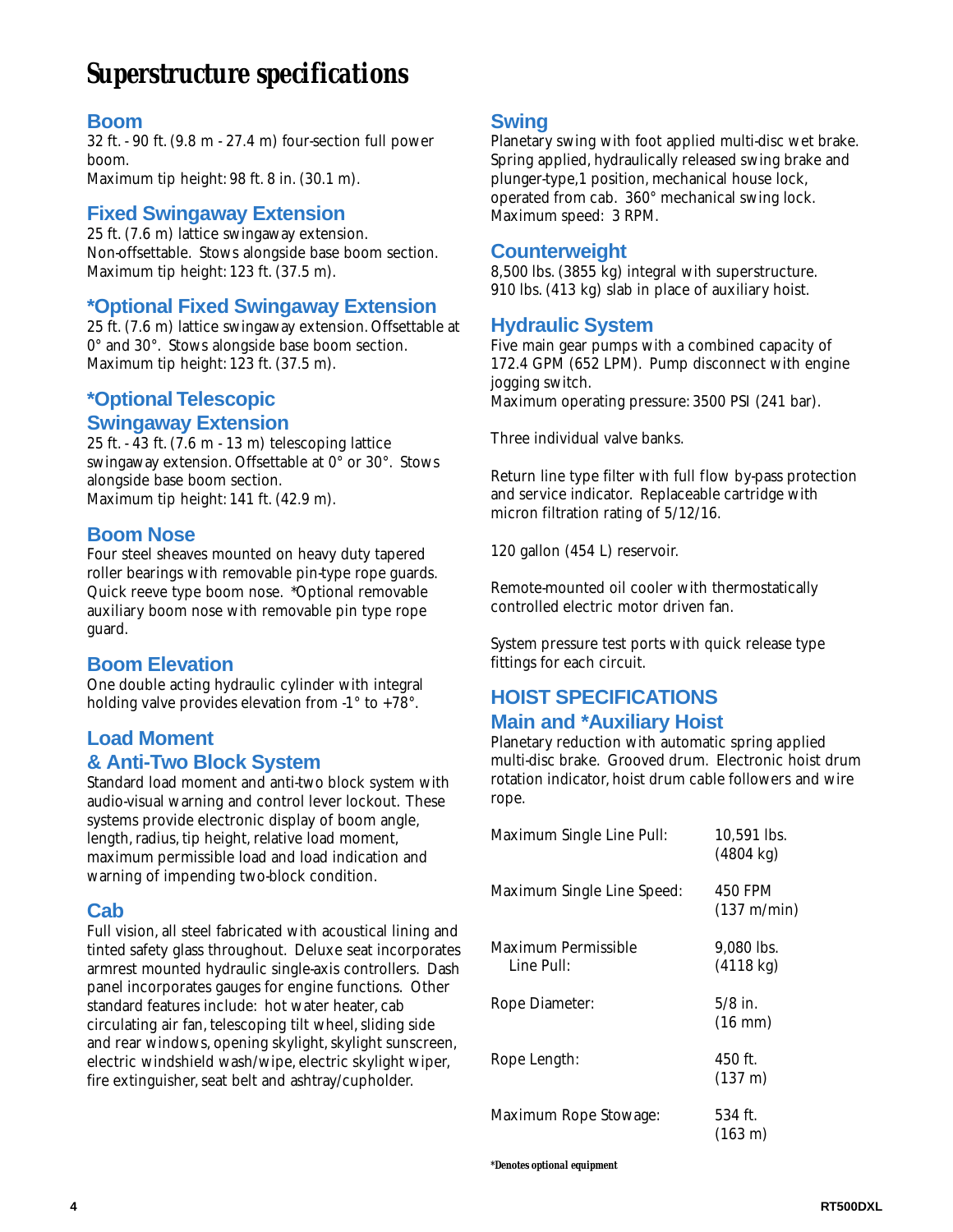## *Carrier specifications*

#### **Chassis**

Box section frame fabricated from high-strength, low alloy steel. Integral outrigger housings and front/rear towing and tie down lugs. Built-in hook block and headache ball stowage.

#### **Outrigger System**

Four hydraulic telescoping single-stage double box beam outriggers with inverted jacks and integral holding valves. Three position setting. All steel fabricated quick release type square outrigger floats, 16.5 in. (429 mm) in diameter. Maximum outrigger pad load: 47,941 lbs. (21 746 kg).

#### **Outrigger Controls**

Controls and crane level indicator located in cab.

#### **Engine**

Cummins 6BT5.9 diesel, six cylinders, turbocharged, 145 bhp (108 kW) (Gross) @ 2,200 RPM. Maximum torque: 400 ft. lbs.(542 Nm) @ 1,600 RPM.

#### **\*Optional Engine**

Caterpillar 3116T diesel, six cylinders, turbocharged, 145 bhp (108 kW) (Gross) @ 2,200 RPM. Maximum torque: 442 ft. lbs.(599 Nm) @ 1,450 RPM.

#### **Fuel Tank Capacity**

60 gallons (227 L)

#### **Transmission**

Full powershift with 8 forward and 4 reverse speeds. Rear axle disconnect for 4 x 2 travel.

#### **Electrical System**

Two 12 V - maintenance free batteries. 24 V starting and lighting. Battery disconnect switch and power slave receptacle (jump start aid).

#### **Drive**

4 x 4

#### **Steering**

Full independent power steering. Front: Full hydraulic steering wheel controlled. Rear: Full hydraulic switch controlled. Provides infinite variations of 4 main steering modes: front only, rear only, crab and coordinated. Rear steer indicating gauge and automatic steering reversal.

#### **Axles**

- Front: Drive/steer with differential and planetary reduction hubs rigid mounted to frame.
- Rear: Drive/steer with differential and planetary reduction hubs pivot mounted to frame.

### **Oscillation Lockouts**

Automatic full hydraulic lockouts on rear axle permit oscillation only with boom centered over the front.

#### **Brakes**

Full hydraulic split circuit disc-type brakes operating on all wheels. Spring-applied, hydraulically released transmission-mounted parking brake.

#### **Tires**

20.5R25 Michelin radials.

#### **Lights**

Full lighting package including turn indicators, head, tail, brake and hazard warning lights.

#### **Maximum Speed**

24 MPH (39 kph)

### **Gradeability (Theoretical)**

74% (Based on 61,402 lbs.[27 852 kg] GVW), 20.5R25 tires, pumps disengaged, 90 ft. (27.4 m) boom and 25 ft. (7.6 m) swingaway.

#### **Miscellaneous Standard Equipment**

Full width steel fenders, dual rear view mirrors, hookblock tiedown, electronic back-up alarm, headache ball stowage, tool box compartment, light package, front stowage well, tachometer, cold start aid (less canister), rear wheel position indicator, hot water heater, hoist mirrors, engine distress A/V warning system. Auxiliary hoist control valve arrangement (less hoist), 360° positive swing lock and automatic steering reversal.

## **\*Optional Equipment**

- \* Auxiliary hoist w/wire rope
- \* Boom mounted worklights
- \* 360° flashing light
- \* Cab spotlight
- \* Engine block heater
- \* Hookblocks (quick reeve type)
- \* Tow winch front mounted -- maximum pull: 15,000 lbs. (6804 kg); maximum speed: 92 ft./min. (28 m/min)
- \* Spare wheel assembly
- \* Tool kit
- \* Pintle hook front/rear
- \* High Speed Glide system
- \* Air conditioning

*\*Denotes optional equipment*

controller \* LMI light bar (internal or external)

\* Dual axis joystock

- \* Emergency steer pump
- \* Automatic steering control system
- \* Headache ball
- \* Automatic grease system for turntable bearing
- \* 3rd wrap indicator (main or auxiliary)
- \* Worklight, hoist mounted
- \* Aluminum fender decking
- \* Cross axle differential locks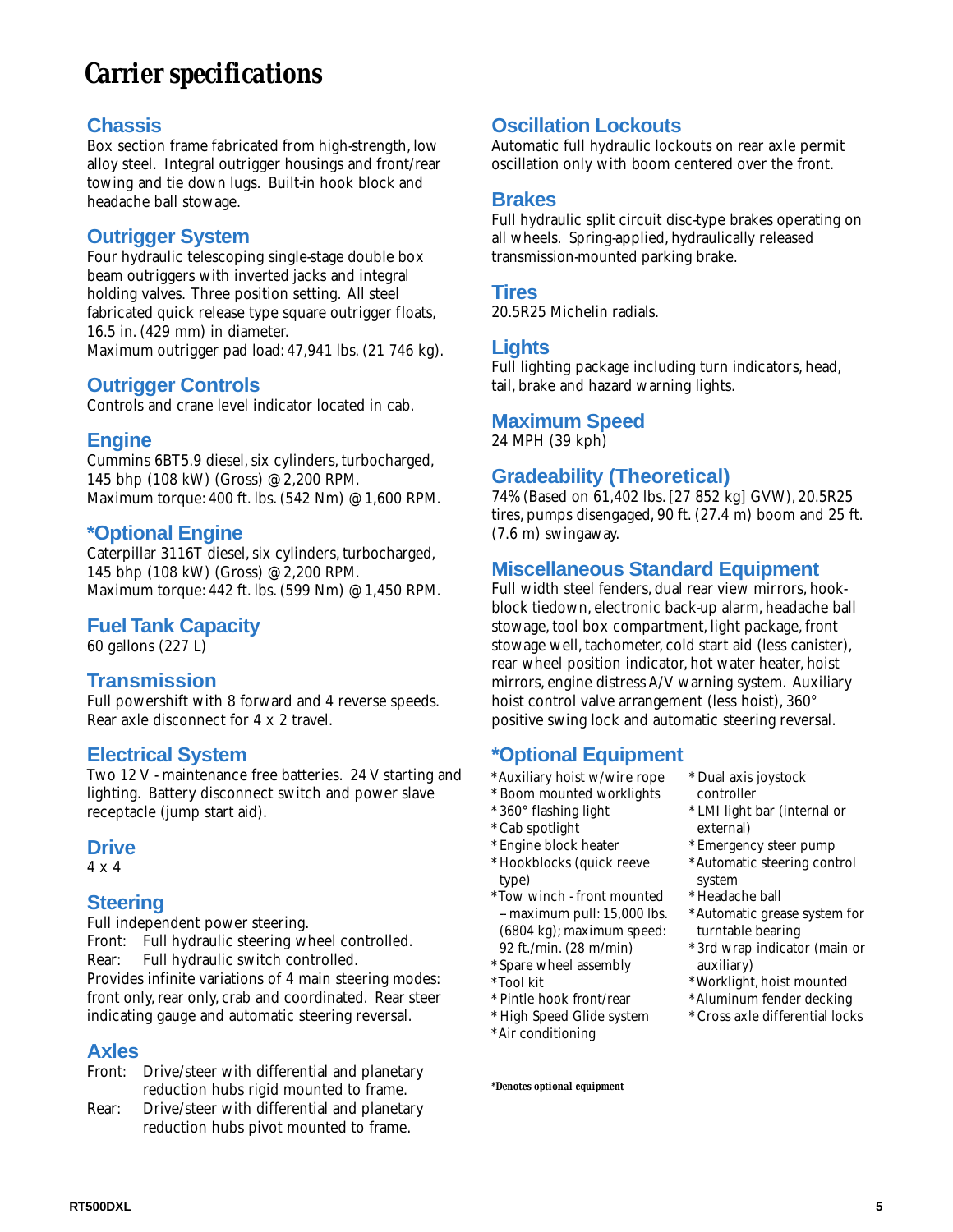







**100% 360**°





| WÎ<br>→ |                  |                  |                  |                  | A<br>(Pounds)    |                 |                |  |
|---------|------------------|------------------|------------------|------------------|------------------|-----------------|----------------|--|
| (Feet)  | 32               | 41               | $*52$            | 60               | 70               | 80              | 90             |  |
| 10      | 60,000<br>(64.5) | 58,600<br>(70.5) | 53,400<br>(75.5) | 30,000<br>(77)   |                  |                 |                |  |
| 12      | 55,850<br>(60)   | 52,200<br>(67.5) | 47,350<br>(73)   | 30,000<br>(75.5) |                  |                 |                |  |
| 15      | 46,150<br>(53.5) | 45,400<br>(63)   | 40,350<br>(69.5) | 30,000<br>(72.5) | 30,000<br>(75.5) | @30,100<br>(78) | @19,<br>(78)   |  |
| 20      | 33,700<br>(40)   | 33,000<br>(54.5) | 32,450<br>(63.5) | 30,000<br>(67.5) | 27,000<br>(71)   | 25,150<br>(74)  | 19,0<br>(76)   |  |
| 25      | 25,900<br>(17.5) | 25,150<br>(44.5) | 24,600<br>(56.5) | 24,000<br>(62)   | 21,900<br>(66.5) | 20,600<br>(70)  | 19,0<br>(72.5) |  |
|         |                  | 10.800           | 19 250           | 19.800           | 18 250           | 17 400          | 167            |  |

| 30  | 19,800<br>(32) | 19,250<br>(49.5) | 19,800<br>(56) | 18,250<br>(62) | 17,400<br>(66)   | 16,750<br>(69)   | 11,700<br>(75)   |
|-----|----------------|------------------|----------------|----------------|------------------|------------------|------------------|
| 35  |                | 15,450<br>(41)   | 16,000<br>(50) | 15,600<br>(57) | 14,850<br>(62)   | 14,350<br>(65.5) | 11,450<br>(72.5) |
| 40  |                | 12,650<br>(31)   | 13,150<br>(43) | 13,400<br>(52) | 12,800<br>(58)   | 12,500<br>(62)   | 10,520<br>(69.5) |
| 45  |                | 10,450<br>(14.5) | 10,900<br>(35) | 11,450<br>(46) | 11,150<br>(53.5) | 10,950<br>(58.5) | 9,590<br>(67)    |
| 50  |                |                  | 8,890<br>(24)  | 9,385<br>(40)  | 9,665<br>(48.5)  | 9,710<br>(54.5)  | 8,990<br>(64)    |
| 55  |                |                  |                | 7,740<br>(32)  | 8,010<br>(43)    | 8,295<br>(50)    | 8,330<br>(61)    |
| 60  |                |                  |                | 6,420<br>(22)  | 6,700<br>(37)    | 6,975<br>(45.5)  | 7,520<br>(58)    |
| 65  |                |                  |                |                | 5,620<br>(30)    | 5,890<br>(40.5)  | 6,510<br>(55)    |
| 70  |                |                  |                |                | 4,750<br>(21)    | 4,990<br>(35)    | 5,650<br>(52)    |
| 75  |                |                  |                |                |                  | 4,230<br>(28.5)  | 4,900<br>(48.5)  |
| 80  |                |                  |                |                |                  | 3,580<br>(20)    | 4,250<br>(44.5)  |
| 85  |                |                  |                |                |                  |                  | 3,670<br>(41)    |
| 90  |                |                  |                |                |                  |                  | 3,160<br>(36.5)  |
| 95  |                |                  |                |                |                  |                  | 2,710<br>(31.5)  |
| 100 |                |                  |                |                |                  |                  | 2,300<br>(26)    |
| 105 |                |                  |                |                |                  |                  | 1,930<br>(18)    |

**Minimum boom angle (deg.) for indicated length (no load) 0 0**

**Maximum boom length (ft.) at 0 degree boom angle (no load) 90 115**

**NOTE: ( ) Boom angles are in degrees**

**\*52 ft. boom length is with inner-mid extended and outer-mid & fly retracted.**

**@Capacity is based upon maximum obtainable boom angle.**

| Boom<br>Angle        | 32               | -41              | *52              | 60              | 70              | 80              | 90              |  |
|----------------------|------------------|------------------|------------------|-----------------|-----------------|-----------------|-----------------|--|
| $\mathbf{0}^{\circ}$ | 25,000<br>(25.7) | 16,100<br>(34.8) | 10,050<br>(45.9) | 7,640<br>(53.8) | 5,580<br>(63.8) | 4,170<br>(73.8) | 3,140<br>(83.8) |  |

**A6-829-013090B**

**@19,050 (78)**

**19,050 (76)**

**19,050 (72.5)**

**@12,000 (78)**

**115 25 ft. Ext. & 90 ft.**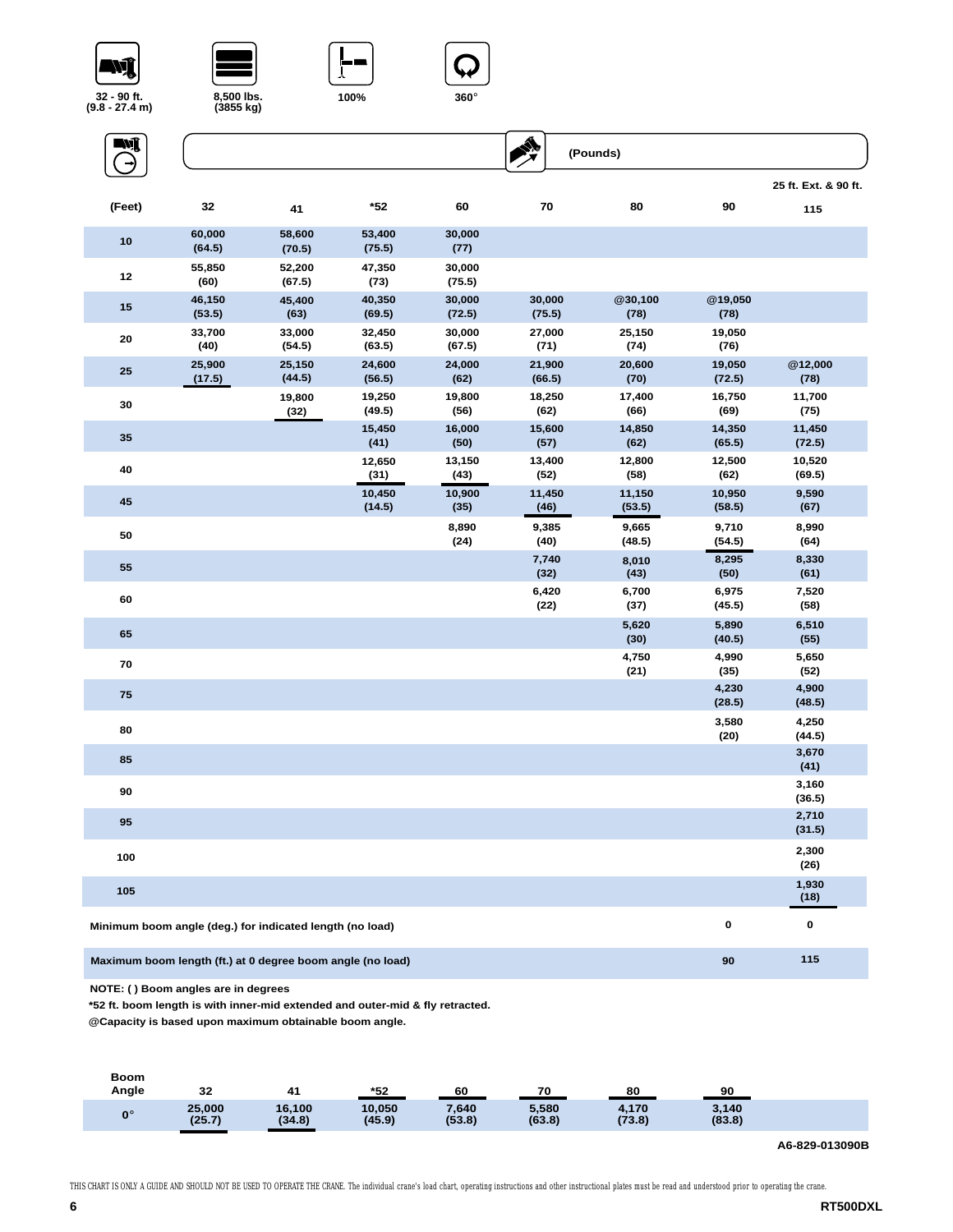# <u>-77],</u>











|        |                                                                         |                                                          |                  |                  |                  |                 |                  | 25 ft. Ext. & 90 ft. |  |
|--------|-------------------------------------------------------------------------|----------------------------------------------------------|------------------|------------------|------------------|-----------------|------------------|----------------------|--|
| (Feet) | 32                                                                      | 41                                                       | *52              | 60               | 70               | 80              | 90               | 115                  |  |
| 10     | 58,000<br>(64.5)                                                        | 57,500<br>(70.5)                                         | 53,400<br>(75.5) | 30,000<br>(77)   |                  |                 |                  |                      |  |
| 12     | 50,850<br>(60)                                                          | 50,350<br>(67.5)                                         | 47,350<br>(73)   | 30,000<br>(75.5) |                  |                 |                  |                      |  |
| 15     | 42,700<br>(53.5)                                                        | 42,150<br>(63)                                           | 40,350<br>(69.5) | 30,000<br>(72.5) | 30,000<br>(75.5) | @30,100<br>(78) | @19,050<br>(78)  |                      |  |
| 20     | 31,650<br>(40)                                                          | 30,050<br>(54.5)                                         | 27,800<br>(63.5) | 27,550<br>(67.5) | 27,000<br>(71)   | 25,150<br>(74)  | 19,050<br>(76)   |                      |  |
| 25     | 21,050<br>(17.5)                                                        | 20,700<br>(44.5)                                         | 19,700<br>(56.5) | 19,800<br>(62)   | 19,750<br>(66.5) | 19,550<br>(70)  | 19,050<br>(72.5) | @12,000<br>(78)      |  |
| 30     |                                                                         | 14,850<br>(32)                                           | 14,500<br>(49.5) | 14,950<br>(56)   | 15,050<br>(62)   | 15,050<br>(66)  | 15,000<br>(69)   | 11,700<br>(75)       |  |
| 35     |                                                                         |                                                          | 10,800<br>(41)   | 11,300<br>(50)   | 11,850<br>(57)   | 11,950<br>(62)  | 11,950<br>(65.5) | 11,450<br>(72.5)     |  |
| 40     |                                                                         |                                                          | 8,230<br>(31)    | 8,710<br>(43)    | 9,330<br>(52)    | 9,690<br>(58)   | 9,760<br>(62)    | 9,850<br>(69.5)      |  |
| 45     |                                                                         |                                                          | 6,320<br>(14.5)  | 6,790<br>(35)    | 7,380<br>(46)    | 7,750<br>(53.5) | 8,050<br>(58.5)  | 8,220<br>(67)        |  |
| 50     |                                                                         |                                                          |                  | 5,360<br>(24)    | 5,890<br>(40)    | 6,250<br>(48.5) | 6,600<br>(54.5)  | 6,920<br>(64)        |  |
| 55     |                                                                         |                                                          |                  |                  | 4,720<br>(32)    | 5,060<br>(43)   | 5,400<br>(50)    | 5,860<br>(61)        |  |
| 60     |                                                                         |                                                          |                  |                  | 3,760<br>(22)    | 4,090<br>(37)   | 4,420<br>(45.5)  | 4,980<br>(58)        |  |
| 65     |                                                                         |                                                          |                  |                  |                  | 3,290<br>(30)   | 3,610<br>(40.5)  | 4,170<br>(55)        |  |
| 70     |                                                                         |                                                          |                  |                  |                  | 2,640<br>(21)   | 2,930<br>(35)    | 3,460<br>(52)        |  |
| 75     |                                                                         |                                                          |                  |                  |                  |                 | 2,350<br>(28.5)  | 2,860<br>(48.5)      |  |
| 80     |                                                                         |                                                          |                  |                  |                  |                 | 1,850<br>(20)    | 2,330<br>(44.5)      |  |
| 85     |                                                                         |                                                          |                  |                  |                  |                 |                  | 1,880<br>(41)        |  |
| 90     |                                                                         |                                                          |                  |                  |                  |                 |                  | 1,480<br>(36.5)      |  |
| 95     |                                                                         |                                                          |                  |                  |                  |                 |                  | 1,120<br>(31.5)      |  |
|        |                                                                         | Minimum boom angle (deg.) for indicated length (no load) |                  |                  |                  |                 | 0                | 18                   |  |
|        | 90<br>105<br>Maximum boom length (ft.) at 0 degree boom angle (no load) |                                                          |                  |                  |                  |                 |                  |                      |  |

**NOTE: ( ) Boom angles are in degrees**

**\*52 ft. boom length is with inner-mid extended and outer-mid & fly retracted.**

**@Capacity is based upon maximum obtainable boom angle.**

| <b>Boom</b><br>Angle | 32     | 41     | *52    | 60     | 70     | 80     | 90     |
|----------------------|--------|--------|--------|--------|--------|--------|--------|
| $0^\circ$            | 20,000 | 11,150 | 6,030  | 4,480  | 3,140  | 2,210  | 1,510  |
|                      | (25.7) | (34.8) | (45.9) | (53.8) | (63.8) | (73.8) | (83.8) |

**NOTE: ( ) Reference radii in feet.**

**A6-829-013537A**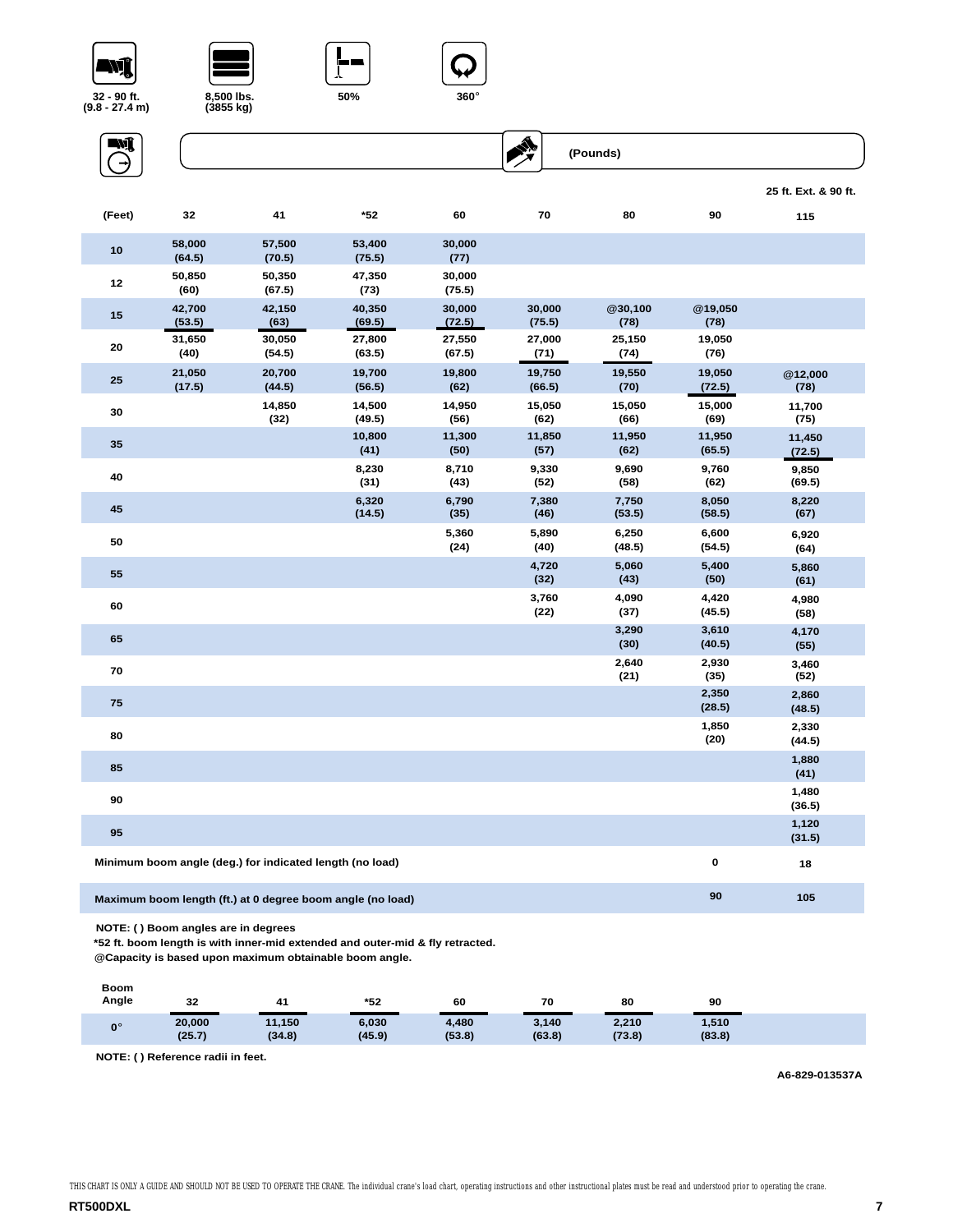# <u>"77]</u>









| WÎ<br>$\rightarrow$ |                  |                  |                  | ך                | (Pounds)         |                 |                  |
|---------------------|------------------|------------------|------------------|------------------|------------------|-----------------|------------------|
| (Feet)              | 32               | 41               | *52              | 60               | 70               | 80              | 90               |
| 10                  | 44,500<br>(64.5) | 40,250<br>(70.5) | 36,350<br>(75.5) | 30,000<br>(77)   |                  |                 |                  |
| 12                  | 33,900<br>(60)   | 31,450<br>(67.5) | 28,600<br>(73)   | 28,050<br>(75.5) |                  |                 |                  |
| 15                  | 23,150<br>(53.5) | 22,900<br>(63)   | 21,150<br>(69.5) | 21,000<br>(72.5) | 20,650<br>(75.5) | @20,200<br>(78) | @19,050<br>(78)  |
| 20                  | 14,300<br>(40)   | 14,000<br>(54.5) | 13,700<br>(63.5) | 14,050<br>(67.5) | 14,050<br>(71)   | 14,000<br>(74)  | 13,800<br>(76)   |
| 25                  | 9,710<br>(17.5)  | 9,430<br>(44.5)  | 9,090<br>(56.5)  | 9,440<br>(62)    | 9,880<br>(66.5)  | 10,200<br>(70)  | 10,200<br>(72.5) |
| 30                  |                  | 6,540<br>(32)    | 6,250<br>(49.5)  | 6,590<br>(56)    | 7,000<br>(62)    | 7,380<br>(66)   | 7,750<br>(69)    |
| 35                  |                  |                  | 4,340<br>(41)    | 4,660<br>(50)    | 5,060<br>(57)    | 5,390<br>(62)   | 5,720<br>(65.5)  |
| 40                  |                  |                  | 2,960<br>(31)    | 3,270<br>(43)    | 3,650<br>(52)    | 3,950<br>(58)   | 4,260<br>(62)    |
| 45                  |                  |                  | 1,920<br>(14.5)  | 2,220<br>(35)    | 2,590<br>(46)    | 2,870<br>(53.5) | 3,150<br>(58.5)  |
| 50                  |                  |                  |                  | 1,420<br>(24)    | 1,770<br>(40)    | 2,030<br>(48.5) | 2,290<br>(54.5)  |
| 55                  |                  |                  |                  |                  | 1,100<br>(32)    | 1,350<br>(43)   | 1,590<br>(50)    |
|                     |                  |                  |                  |                  |                  |                 |                  |

| 60                                                       | 1,020<br>(45.5) |
|----------------------------------------------------------|-----------------|
| Minimum boom angle (deg.) for indicated length (no load) | 37.5            |

**Maximum boom length (ft.) at 0 degree boom angle (no load) 60**

**NOTE: ( ) Boom angles are in degrees**

**\*52 ft. boom length is with inner-mid extended and outer-mid & fly retracted.**

**@Capacity is based upon maximum obtainable boom angle.**

#### **Boom**

| *52<br>32<br>41                                                                  |
|----------------------------------------------------------------------------------|
| 630<br>9,220<br>l,760<br>(45.9)<br>$\mathbf{0}^{\circ}$<br>24.9'<br>иэл<br>- - - |

**NOTE: ( ) Reference radii in feet.**

**A6-829-013538A**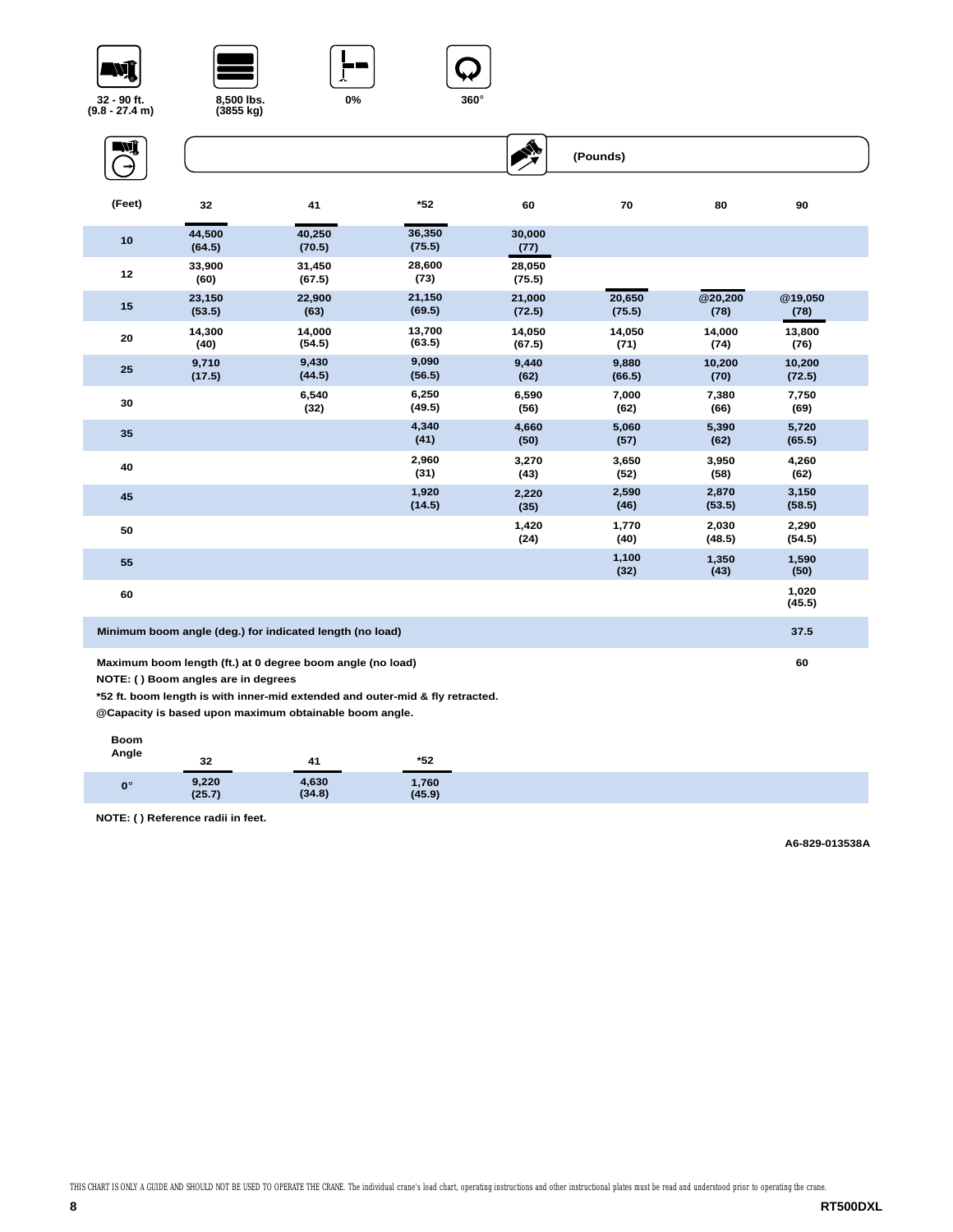







| ŊÎ     |                    |                 | ♣ | (Pounds)         |                 |
|--------|--------------------|-----------------|---|------------------|-----------------|
|        |                    | **25 ft. LENGTH |   |                  | 43 ft. LENGTH   |
|        | $\mathbf{0}^\circ$ | $30^\circ$      |   | $0^{\circ}$      | $30^\circ$      |
| (Feet) | <b>OFFSET</b>      | <b>OFFSET</b>   |   | <b>OFFSET</b>    | <b>OFFSET</b>   |
| 25     | 12,000<br>(77.5)   |                 |   |                  |                 |
| 30     | 11,700<br>(74.5)   |                 |   | $*6,520$<br>(78) |                 |
| 35     | 11,450<br>(72)     | 5,300<br>(76)   |   | 5,800<br>(75.5)  |                 |
| 40     | 10,500<br>(69.5)   | 5,000<br>(73.5) |   | 5,400<br>(73)    |                 |
| 45     | 9,590<br>(66.5)    | 4,800<br>(70.5) |   | 4,900<br>(70.5)  |                 |
| 50     | 8,990<br>(64)      | 4,620<br>(68)   |   | 4,550<br>(68.5)  | 2,610<br>(75.5) |
| 55     | 8,330<br>(61)      | 4,470<br>(65)   |   | 4,260<br>(66)    | 2,520<br>(73)   |
| 60     | 7,240<br>(58)      | 4,360<br>(62)   |   | 3,940<br>(63.5)  | 2,410<br>(70.5) |
| 65     | 6,120<br>(55)      | 4,240<br>(58.5) |   | 3,740<br>(61)    | 2,320<br>(68)   |
| 70     | 5,190<br>(51.5)    | 4,140<br>(55)   |   | 3,550<br>(58.5)  | 2,260<br>(65.5) |
| 75     | 4,400<br>(48)      | 4,080<br>(51.5) |   | 3,360<br>(56)    | 2,200<br>(62.5) |
| 80     | 3,720<br>(44.5)    | 3,720<br>(48)   |   | 3,200<br>(53)    | 2,140<br>(60)   |
| 85     | 3,140<br>(40.5)    | 3,140<br>(44)   |   | 3,050<br>(50)    | 2,080<br>(57)   |
| 90     | 2,630<br>(36.5)    | 2,630<br>(39.5) |   | 2,930<br>(47)    | 2,040<br>(53.5) |
| 95     | 2,170<br>(31.5)    |                 |   | 2,820<br>(44)    | 2,000<br>(50)   |
| 100    | 1,770<br>(25.5)    |                 |   | 2,720<br>(40.5)  | 1,980<br>(46.5) |
| 105    | 1,410<br>(18)      |                 |   | 2,370<br>(36.5)  | 1,970<br>(42.5) |
| 110    |                    |                 |   | 2,000<br>(32.5)  | 1,960<br>(38)   |
| 115    |                    |                 |   | 1,680<br>(27.5)  |                 |
| 120    |                    |                 |   | 1,380<br>(22)    |                 |
| 125    |                    |                 |   | 1,110<br>(13)    |                 |

**NOTE: ( ) Boom angles are in degrees.**

**\*This capacity is based upon maximum boom angle.**

**\*\*25 ft. capacities are also applicable to fixed offsettable extensions.**

**However the LMI codes will change for 0**° **and 30**° **offset respectively.**

**A6-829-013091**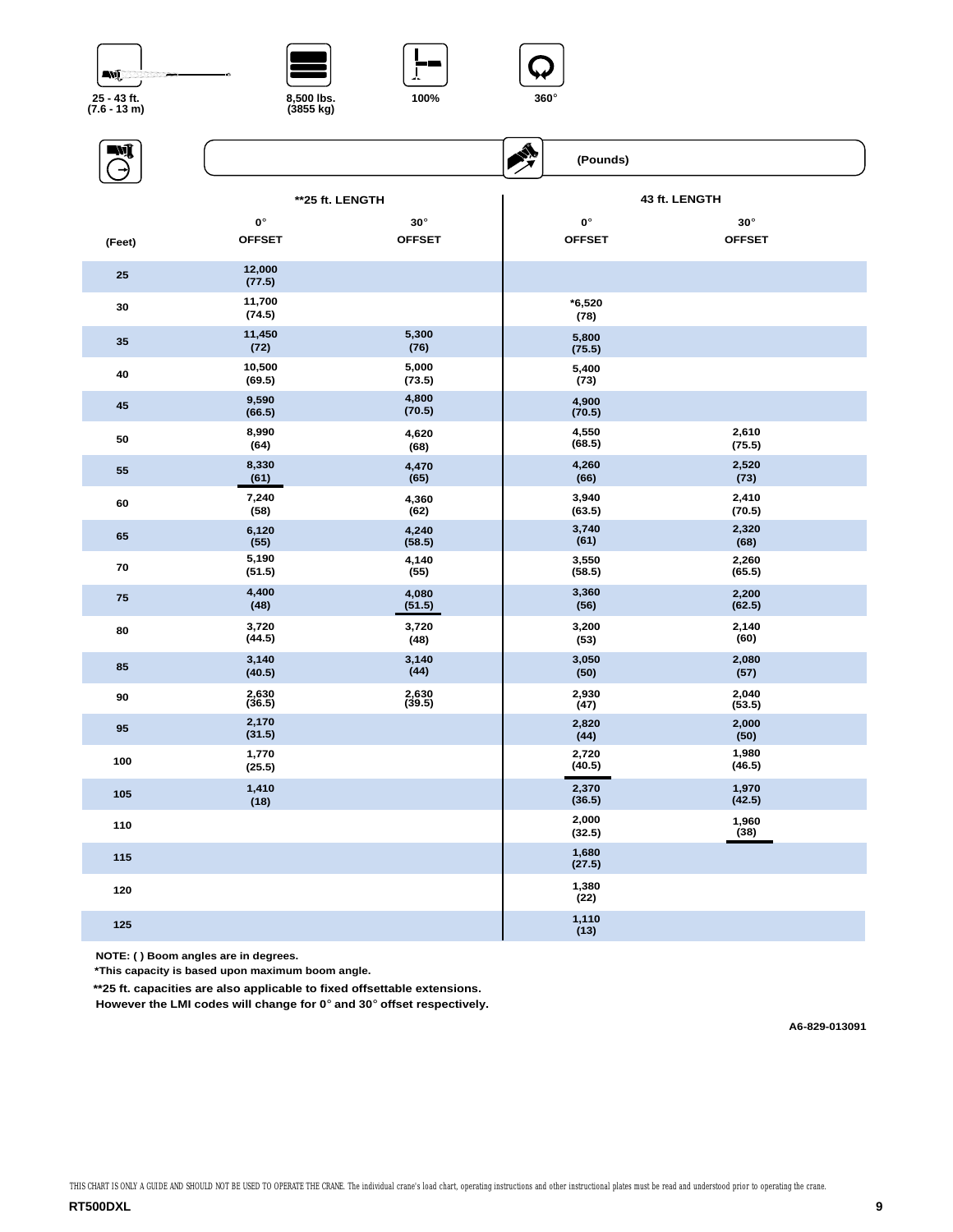







**AX** 

 **(Pounds)**

**ENT** 





|        |                  | **25 ft. LENGTH |                  | 43 ft. LENGTH   |
|--------|------------------|-----------------|------------------|-----------------|
| (Feet) | $0^{\circ}$      | $30^\circ$      | $0^{\circ}$      | $30^\circ$      |
|        | <b>OFFSET</b>    | <b>OFFSET</b>   | <b>OFFSET</b>    | <b>OFFSET</b>   |
| 25     | 12,000<br>(77.5) |                 |                  |                 |
| 30     | 11,700<br>(74.5) |                 | $*6,520$<br>(78) |                 |
| 35     | 11,300<br>(72)   | 5,300<br>(76)   | 5,800<br>(75.5)  |                 |
| 40     | 9,220<br>(69.5)  | 5,000<br>(73.5) | 5,400<br>(73)    |                 |
| 45     | 7,600<br>(66.5)  | 4,800<br>(70.5) | 4,900<br>(70.5)  |                 |
| 50     | 6,300            | 4,620           | 4,550            | 2,610           |
|        | (64)             | (68)            | (68.5)           | (75.5)          |
| 55     | 5,240            | 4,470           | 4,260            | 2,520           |
|        | (61)             | (65)            | (66)             | (73)            |
| 60     | 4,360            | 4,360           | 3,940            | 2,410           |
|        | (58)             | (62)            | (63.5)           | (70.5)          |
| 65     | 3,620            | 3,620           | 3,740            | 2,320           |
|        | (55)             | (58.5)          | (61)             | (68)            |
| 70     | 2,950            | 2,950           | 3,550            | 2,260           |
|        | (51.5)           | (55)            | (58.5)           | (65.5)          |
| 75     | 2,340            | 2,340           | 3,080            | 2,200           |
|        | (48)             | (51.5)          | (56)             | (62.5)          |
| 80     | 1,810            | 1,810           | 2,610            | 2,140           |
|        | (44.5)           | (48)            | (53)             | (60)            |
| 85     | 1,350            | 1,350           | 2,190            | 2,080           |
|        | (40.5)           | (44)            | (50)             | (57)            |
| 90     |                  |                 | 1,820<br>(47)    | 1,820<br>(53.5) |
| 95     |                  |                 | 1,450<br>(44)    | 1,450<br>(50)   |
| 100    |                  |                 | 1,120<br>(40.5)  | 1,120<br>(46.5) |

**NOTE: ( ) Boom angles are in degrees.**

**\*This capacity is based upon maximum boom angle.**

**\*\*25 ft. capacities are also applicable to fixed offsettable extensions.**

**However the LMI codes will change for 0**° **and 30**° **offset respectively.**

**A6-829-013539**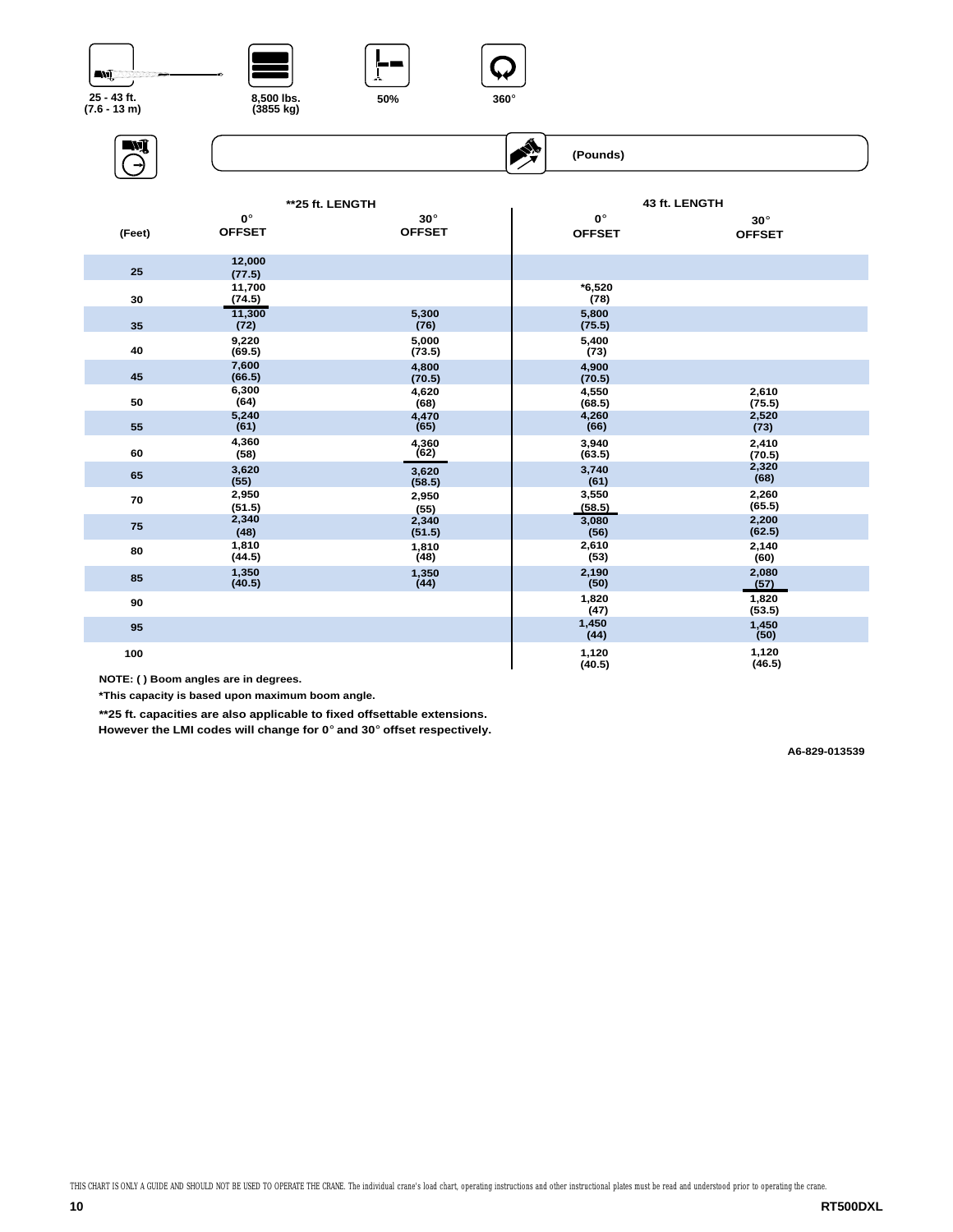

**32 - 90 ft. (9.8 - 27.4 m)**



**Stationary 20.5R25** 



**Over Front** 

| WÎ     |                  |                  |                  | AN               | (Pounds)         |                 |                 |
|--------|------------------|------------------|------------------|------------------|------------------|-----------------|-----------------|
| (Feet) | 32               | 41               | $*52$            | 60               | 70               | 80              | 90              |
| 10     | 36,000<br>(64.5) | 32,200<br>(70.5) | 27,650<br>(75.5) |                  |                  |                 |                 |
| 12     | 30,800<br>(60)   | 27,950<br>(67.5) | 24,600<br>(73)   |                  |                  |                 |                 |
| 15     | 25,100<br>(53.5) | 23,200<br>(63)   | 20,900<br>(69.5) | 20,900<br>(72.5) | 20,900<br>(75.5) |                 |                 |
| 20     | 18,900<br>(40)   | 17,650<br>(54.5) | 16,200<br>(63.5) | 16,200<br>(67.5) | 16,200<br>(71)   |                 |                 |
| 25     | 13,000<br>(17.5) | 12,650<br>(44.5) | 12,150<br>(56.5) | 12,750<br>(62)   | 12,750<br>(66.5) | 12,750<br>(70)  |                 |
| 30     |                  | 9,000<br>(32)    | 8,630<br>(49.5)  | 9,140<br>(56)    | 9,790<br>(62)    | 10,100<br>(66)  | 10,100<br>(69)  |
| 35     |                  |                  | 6,260<br>(41)    | 6,730<br>(50)    | 7,320<br>(57)    | 7,810<br>(62)   | 8,010<br>(65.5) |
| 40     |                  |                  | 4,570<br>(31)    | 5,010<br>(43)    | 5,570<br>(52)    | 6,000<br>(58)   | 6,310<br>(62)   |
| 45     |                  |                  | 3,310<br>(14.5)  | 3,730<br>(35)    | 4,250<br>(46)    | 4,650<br>(53.5) | 4,900<br>(58.5) |
| 50     |                  |                  |                  | 2,760<br>(24)    | 3,230<br>(40)    | 3,600<br>(48.5) | 3,970<br>(54.5) |
| 55     |                  |                  |                  |                  | 2,410<br>(32)    | 2,760<br>(43)   | 3,110<br>(50)   |
| 60     |                  |                  |                  |                  | 1,750<br>(22)    | 2,070<br>(37)   | 2,400<br>(45.5) |
| 65     |                  |                  |                  |                  |                  | 1,500<br>(30)   | 1,810<br>(40.5) |
| 70     |                  |                  |                  |                  |                  | 1,030<br>(21)   | 1,320<br>(35)   |

**NOTE: ( ) Boom angles are in degrees**

**\*52 ft. boom length is with inner-mid extended and outer-mid and fly retracted.**

-72J.I **32 - 90 ft. (9.8 - 27.4 m)**





Г,



سها

| N)     |                  |                  |                  | ◈                | (Pounds)         |                 |                 |  |
|--------|------------------|------------------|------------------|------------------|------------------|-----------------|-----------------|--|
| (Feet) | 32               | 41               | *52              | 60               | 70               | 80              | 90              |  |
| 10     | 30,300<br>(64.5) | 29,100<br>(70.5) | 27,650<br>(75.5) |                  |                  |                 |                 |  |
| 12     | 25,900<br>(60)   | 25,000<br>(67.5) | 24,000<br>(73)   |                  |                  |                 |                 |  |
| 15     | 19,600<br>(53.5) | 19,200<br>(63)   | 18,650<br>(69.5) | 18,650<br>(72.5) | 18,650<br>(75.5) |                 |                 |  |
| 20     | 12,350<br>(40)   | 11,900<br>(54.5) | 11,300<br>(63.5) | 11,900<br>(67.5) | 12,600<br>(71)   |                 |                 |  |
| 25     | 8,580<br>(17.5)  | 8,060<br>(44.5)  | 7,420<br>(56.5)  | 7,900<br>(62)    | 8,500<br>(66.5)  | 8,830<br>(70)   |                 |  |
| 30     |                  | 5,550<br>(32)    | 5,010<br>(49.5)  | 5,440<br>(56)    | 5,980<br>(62)    | 6,280<br>(66)   | 6,420<br>(69)   |  |
| 35     |                  |                  | 3,380<br>(41)    | 3,770<br>(50)    | 4,270<br>(57)    | 4,460<br>(62)   | 4,460<br>(65.5) |  |
| 40     |                  |                  | 2,180<br>(31)    | 2,480<br>(43)    | 2,950<br>(52)    | 2,950<br>(58)   | 2,950<br>(62)   |  |
| 45     |                  |                  |                  | 1,560<br>(35)    | 1,760<br>(46)    | 1,760<br>(53.5) | 1,760<br>(58.5) |  |

**NOTE: ( ) Boom angles are in degrees**

**\*52 ft. boom length is with inner-mid extended and outer-mid and fly retracted.**

**A6-829-013082**

**A6-829-013081**

THIS CHART IS ONLY A GUIDE AND SHOULD NOT BE USED TO OPERATE THE CRANE. The individual crane's load chart, operating instructions and other instructional plates must be read and understood prior to operating the crane.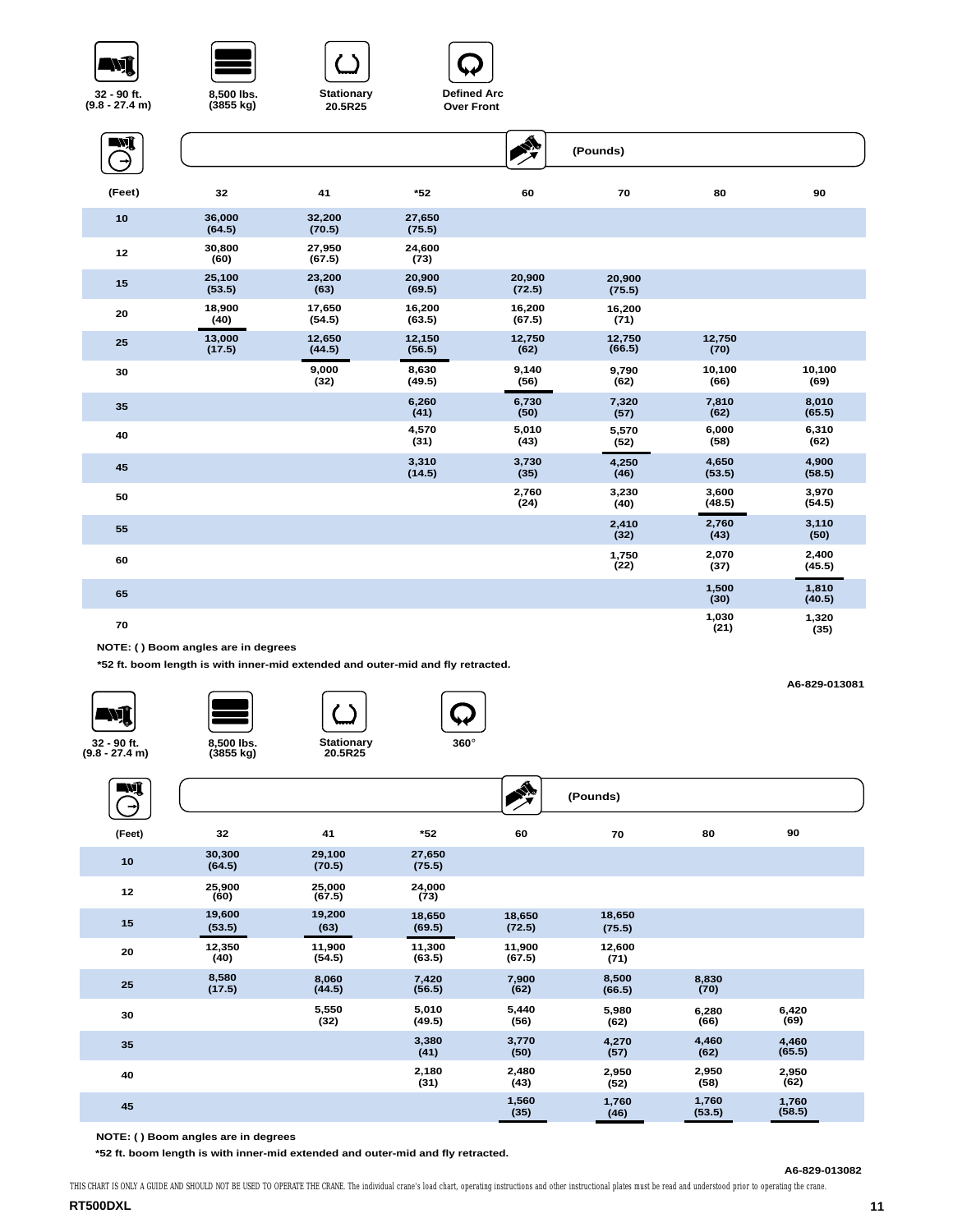

**32 - 90 ft. (9.8 - 27.4 m)**







**Boom Centered Over Front**

|        |                  | 20.5R25           |                   |                  |                  |                   |                   |
|--------|------------------|-------------------|-------------------|------------------|------------------|-------------------|-------------------|
| Ŋ      |                  |                   |                   | <b>A</b>         | (Pounds)         |                   |                   |
| (Feet) | 32               | 41                | $*52$             | 60               | 70               | 80                | 90                |
| 10     | 33,600<br>(64.5) |                   |                   |                  |                  |                   |                   |
| 12     | 32,100<br>(60)   |                   |                   |                  |                  |                   |                   |
| 15     | 26,500<br>(53.5) | 26,150<br>(63)    |                   |                  |                  |                   |                   |
| 20     | 19,100<br>(40)   | 18,700<br>(54.5)  | 18,150<br>(63.5)  | 18,850<br>(67.5) |                  |                   |                   |
| 25     | 13,000<br>(17.5) | 12,650<br>(44.5)  | 12,150<br>(56.5)  | 12,750<br>(62)   | 13,500<br>(66.5) | 14,150<br>(70)    |                   |
| 30     |                  | $6,440$<br>$(32)$ | $6,110$<br>(49.5) | 6,580<br>(56)    | 7,180<br>(62)    | 7,690<br>(66)     | 8,210<br>(69)     |
| 35     |                  |                   | 4,470<br>(41)     | 4,920<br>(50)    | 5,500<br>(57)    | 5,980<br>(62)     | 6,450<br>(65.5)   |
| 40     |                  |                   | 3,190<br>(31)     | 3,630<br>(43)    | 4,190<br>(52)    | 4,630<br>(58)     | 5,080<br>(62)     |
| 45     |                  |                   | 2,160<br>(14.5)   | 2,590<br>(35)    | 3,130<br>(46)    | $3,550$<br>(53.5) | 3,970<br>(58.5)   |
| 50     |                  |                   |                   | 1,770<br>(24)    | 2,270<br>(40)    | 2,670<br>(48.5)   | 3,060<br>(54.5)   |
| 55     |                  |                   |                   |                  | 1,550<br>(32)    | $1,930$<br>(43)   | 2,300<br>(50)     |
| 60     |                  |                   |                   |                  |                  | 1,300<br>(37)     | $1,660$<br>(45.5) |
| 65     |                  |                   |                   |                  |                  |                   | 1,110<br>(40.5)   |
|        |                  |                   |                   |                  |                  |                   |                   |

**NOTE: ( ) Boom angles are in degrees**

**\*52 ft. boom length is with inner-mid extended and outer-mid and fly retracted.**

**A6-829-013083**

| <b>25 FT. FIXED LENGTH BOOM EXTENSION</b> |                        |  |  |  |  |
|-------------------------------------------|------------------------|--|--|--|--|
| *Stowed -<br>*Erected -                   | 243 lbs.<br>1,526 lbs. |  |  |  |  |
| <b>25 FT. OFFSETTABLE BOOM EXTENSION</b>  |                        |  |  |  |  |
| *Stowed -<br>*Erected -                   | 430 lbs.<br>3,219 lbs. |  |  |  |  |
| 25 FT - 43 FT. TELE. BOOM EXTENSION       |                        |  |  |  |  |
| *Stowed -                                 | 593 lbs.               |  |  |  |  |
| *Erected (Retracted) -                    | 3,953 lbs.             |  |  |  |  |
| *Erected (Extended) -                     | 5.092 lbs.             |  |  |  |  |
| *Deduction of moto became conce           |                        |  |  |  |  |

**\*Reduction of main boom capacities**

| <b>AUXILIARY BOOM HEAD</b>                | 160 lbs.       |
|-------------------------------------------|----------------|
| <b>HOOKBLOCKS and HEADACHE BALLS:</b>     |                |
| 30 Ton, 4 Sheave                          | $600$ lbs. $+$ |
| 30 Ton, 4 Sheave w/cheekplates            | 723 lbs.+      |
| 15 Ton, 2 Sheave                          | $378$ lbs. $+$ |
| 5 Ton Headache Ball                       | $172$ lbs. $+$ |
|                                           |                |
| +Refer to rating plate for actual weight. |                |

THIS CHART IS ONLY A GUIDE AND SHOULD NOT BE USED TO OPERATE THE CRANE. The individual crane's load chart, operating instructions and other instructional plates must be read and understood prior to operating the crane.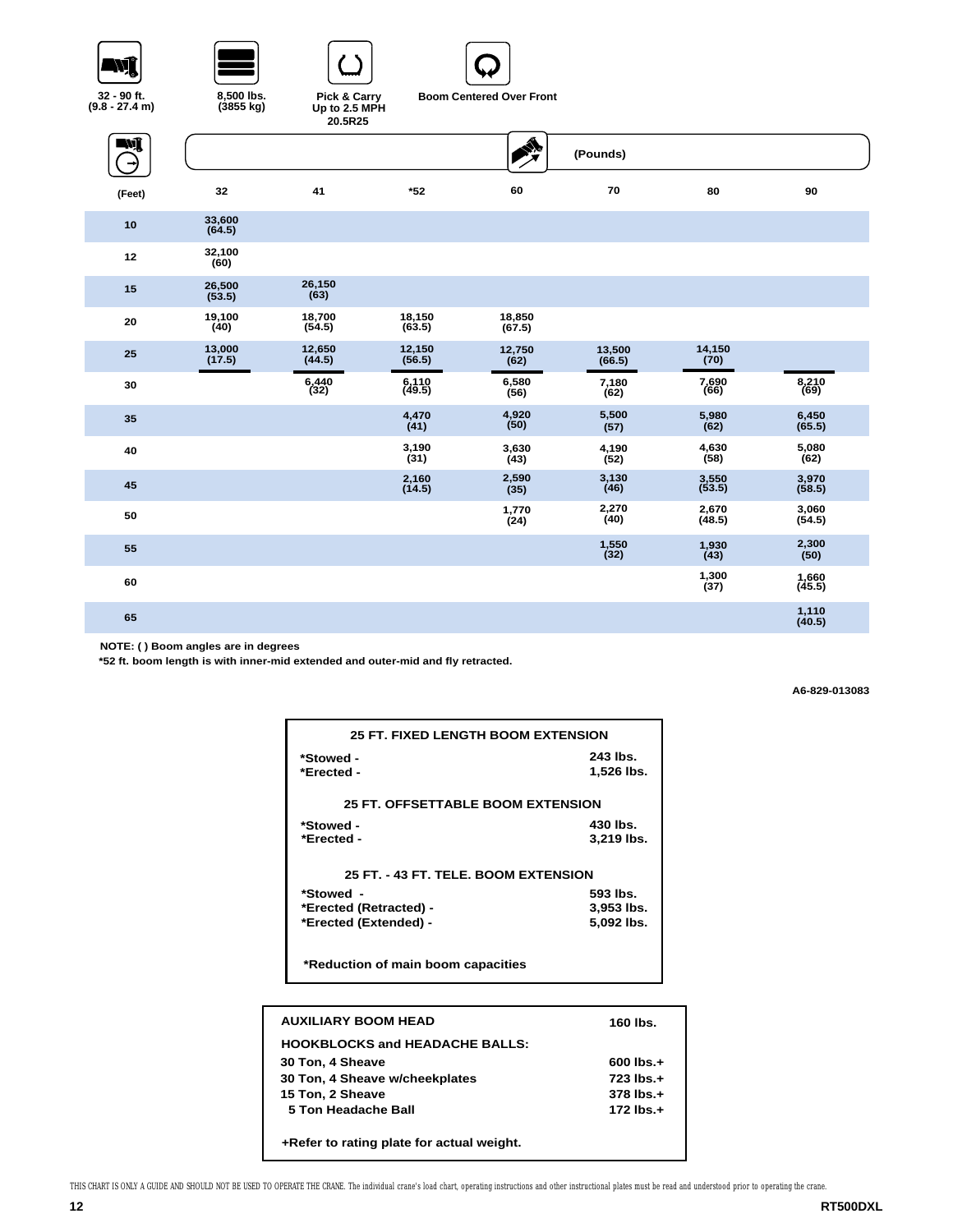## *Rated Lifting Capacities*

**IMPORTANT NOTES:**

**WARNING: THIS CHART IS ONLY A GUIDE. The notes below are for illustration only and should not be relied upon to operate the crane. The individual crane's load chart, operating instructions and other instruction plates must be read and understood prior to operating the crane.**

1. All rated loads have been tested to and meet minimum requirements of SAE J1063 NOV93 - Cantilevered Boom Crane Structures - Method of Test, and do not exceed 85% of the tipping load on outriggers full extended and 50% extended, and 75% of the tipping load on outriggers 0% extended (fully retracted) and rubber, as determined by SAE J765 OCT90 Crane Stability Test Code.

2. Capacities given do not include the weight of hookblocks, slings, auxiliary lifting equipment and load handling devices. Their weights must be added to the load to be lifted. When more than minimum required reeving is used, the additional rope weight shall be considered part of the load.

3. Defined Arc  $\pm 6^{\circ}$  on either side of longitudinal centerline of machine.

4. Capacities appearing above the bold line are based on structural strength. Tipping should never be used to indicate capacity limitation.

5. All capacities are for crane on firm, level surface. It may be necessary to have structural supports under the outrigger floats or tires to spread the load to a larger bearing surface.

6. When either boom length or radius or both are between values listed, the smallest load shown at either the next larger radius or boom length shall be used.

7. Tires shall be inflated to the recommended pressure before lifting on rubber.

8. For outrigger operation, ALL outriggers shall be properly extended with tires raised free of ground before raising the boom or lifting loads.

# *Symbols Glossary*